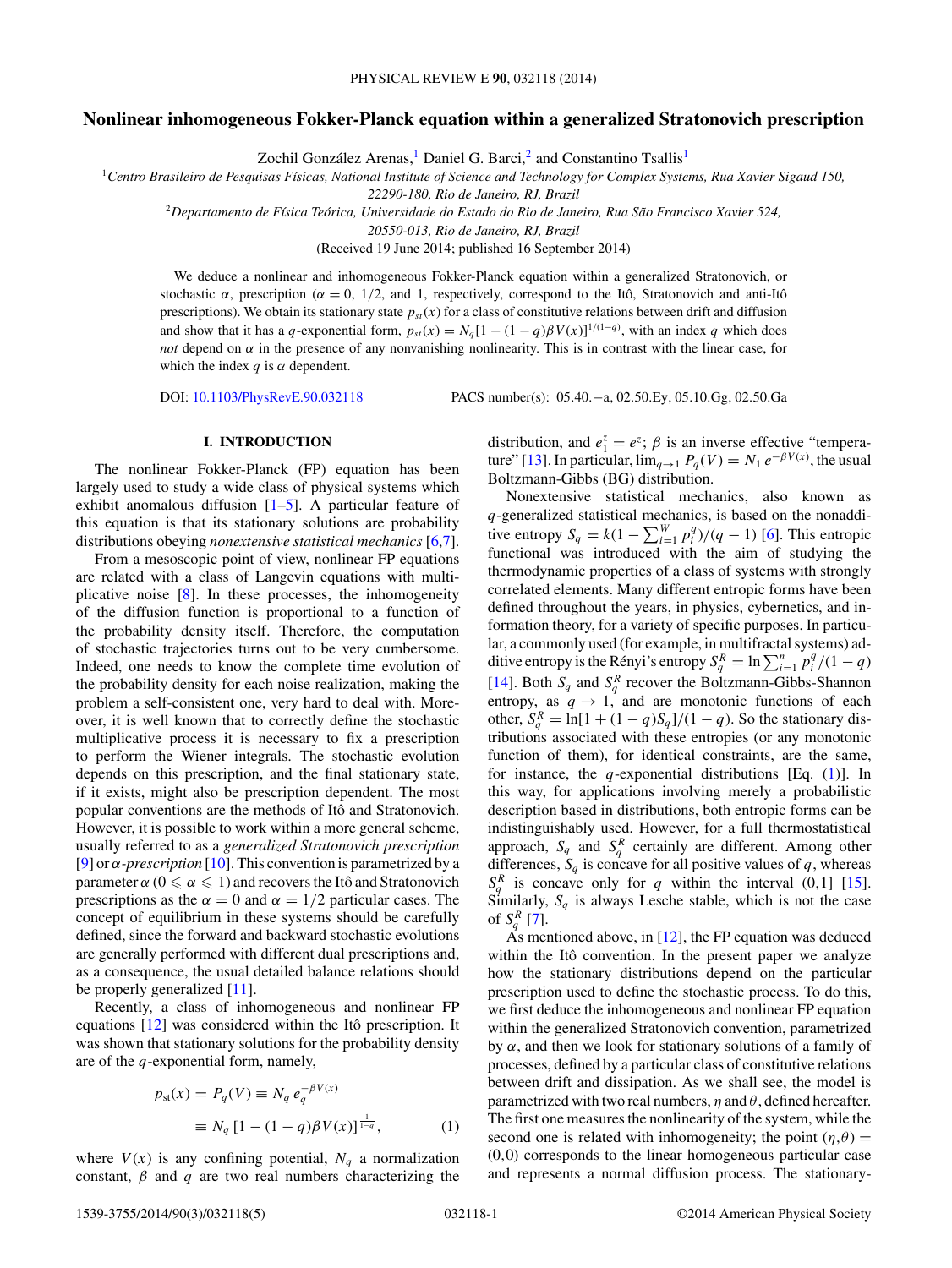<span id="page-1-0"></span>state solutions depend on the values of these parameters. In particular, it will become clear that the solutions are, in the linear limit  $\eta \to 0$ , nonanalytic in the space  $(\eta, \theta)$ . We have found that, for the general case in which  $(\eta,\theta) \neq (0,0)$ , the stationary probability distributions are *q* exponentials with an index *q* which is *independent of the stochastic prescription*. The different conventions, characterized by  $\alpha$ , do modify the temperature parameter *β* but *not q*.

The paper is organized as follows. In Sec. II we present the nonlinear inhomogeneous FP equation and define our model. In Sec. [III](#page-2-0) we study the linear limit ( $\eta = 0$ ,  $\forall \theta$ ), and in Sec. [IV](#page-2-0) we address the general case. Finally, we discuss our results in Sec. [V.](#page-3-0)

## **II. THE NONLINEAR FOKKER-PLANCK EQUATION FOR MULTIPLICATIVE MARKOV PROCESSES**

Consider a Markovian multiplicative stochastic process described by the Langevin equation,

$$
\frac{dx}{dt} = F(x,t) + [\phi(x,t)]^{1/2}\xi(t),
$$
 (2)

where  $\langle \xi(t) \rangle = 0$  and  $\langle \xi(t) \xi(t') \rangle = \delta(t - t')$ .  $F(x, t)$  is the drift force, and  $\phi(x,t)$  is in principle an arbitrary function that models the state-dependent diffusion process. As it is well known, this equation should be complemented with a prescription to integrate the Wiener integral. In this paper, we use the generalized Stratonovich prescription [\[9\]](#page-4-0) or *α* prescription [\[10\]](#page-4-0). Briefly speaking, it is necessary to give sense to the ill-defined product  $[\phi(x(t),t)]^{1/2}\xi(t)$ , since  $\xi(t)$  is *δ* correlated. By definition, the Riemann-Stieltjes integral of a Wiener process  $W(t)$  with  $\xi(t) = dW(t)/dt$  is

$$
\int [\phi(x(t),t)]^{1/2} dW(t)
$$
  
= 
$$
\lim_{n \to \infty} \sum_{j=1}^{n} [\phi(x(\tau_j), \tau_j)]^{1/2} [W(t_{j+1}) - W(t_j)],
$$
 (3)

where  $\tau_i$  is taken in the interval  $[t_i, t_{i+1}]$  and the limit is taken in the sense of *mean-square limit* [\[16\]](#page-4-0). For a smooth measure  $W(t)$ , the limit converges to a unique value, regardless the value of  $\tau_i$ . However,  $W(t)$  is not smooth; in fact, it is integrable nowhere. In any interval, white noise fluctuates an infinite number of times with infinite variance. Therefore, the value of the integral depends on the prescription for the choice of  $\tau_i$ . In the generalized Stratonovich prescription we choose

$$
x(\tau_j) = (1 - \alpha)x(t_j) + \alpha x(t_{j+1}) \text{ with } 0 \le \alpha \le 1. \tag{4}
$$

In this way,  $\alpha = 0$  corresponds with the prepoint Itô interpretation and  $\alpha = 1/2$  coincides with that of Stratonovich (midpoint). Moreover, the postpoint prescription,  $\alpha = 1$ , is also known as the kinetic or anti-Itô interpretation. In principle, each particular choice of *α* fixes a different stochastic evolution.

In many physical applications, a weakly colored Gaussian-Markov noise with a finite variance [\[17\]](#page-4-0) is considered. In this case, there is no problem with the interpretation of equation (2) and the limit of infinite variance can be taken at the end of the calculations. This regularization procedure is equivalent to the Stratonovich interpretation,  $\alpha = 1/2$  [\[18,19\]](#page-4-0). However,

in other applications, like chemical Langevin equations [\[18\]](#page-4-0) or econometric problems [\[20,21\]](#page-4-0), the noise can be considered principally white, since it could be a reduction of jumplike or Poisson-like processes. In such cases, the Itô interpretation  $(\alpha = 0)$  should be more suitable. Hence, the interpretation of Eq. (2) depends on the physics behind a particular application. Once the interpretation is fixed, the stochastic dynamics is unambiguously defined.

From the stochastic equation  $(2)$  it is possible to derive a Fokker-Planck equation, given by [\[11,22–24\]](#page-4-0)

$$
\frac{\partial p(x,t)}{\partial t} = -\frac{\partial}{\partial x} \left\{ \left[ F(x) + \frac{\alpha}{2} \frac{\partial \phi(x,t)}{\partial x} \right] p(x,t) \right\} \n+ \frac{1}{2} \frac{\partial^2}{\partial x^2} \{ \phi(x,t) p(x,t) \},
$$
\n(5)

where  $p(x,t)$  is the time-dependent probability distribution and  $\alpha \in [0,1]$  parametrize the stochastic prescription.

If the function  $\phi(x,t)$  is an "external" fixed function, modeling a simple state diffusion process, then Eq. (5) is linear. However, as discussed in Ref. [\[8\]](#page-4-0), the diffusion function could depend on the probability distribution itself, for instance,

$$
\phi(x,t) = D[g(x)]^{\theta} [p(x,t)]^{\eta}, \tag{6}
$$

where *D* is a constant diffusion coefficient,  $g(x)$  is an arbitrary well-behaved function, and  $p(x,t)$  is a solution of the FP equation. With this choice, Eq.  $(5)$  is a nonlinear equation describing a state-dependent diffusion process with nontrivial particle-bath couplings [\[8\]](#page-4-0). The real constants *θ* and *η* control the relative strength of these effects. For instance, the point  $\eta = \theta = 0$  represents a normal diffusion process driven by a stochastic additive Langevin equation. On the other hand, the line  $\eta = 0, \theta \neq 0$  represents a usual state-dependent diffusion process, described by a multiplicative Langevin equation. Moreover, the general case  $\eta \neq 0$  is a multiplicative process whose diffusion functions should be self-consistently computed by solving the related nonlinear FP equation.

Equation (5) can be written as a continuity equation,

$$
\frac{\partial p(x,t)}{\partial t} = \frac{\partial J(x,t)}{\partial x},\tag{7}
$$

where the current of probability is given by

$$
J(x,t) = \left[ -F(x) + (1 - \alpha) \frac{1}{2} D \frac{\partial \phi(x, p)}{\partial x} + \frac{1}{2} D \phi(x, p) \frac{\partial}{\partial x} \right] p(x,t).
$$
 (8)

Here we have indicated that  $\phi(x, p(x,t))$  could be a function of  $p(x,t)$  given by Eq. (6).

The equilibrium distribution is defined as the stationary solution with zero current of probability, i.e.,

$$
P_{\text{eq}}(x) = \lim_{t \to \infty} p(x, t), \tag{9}
$$

supplemented with  $\lim_{x \to \pm \infty} J(x,t) = 0$ . In the following sections we will find the equilibrium probability distribution in the whole parameter range  $\{\eta, \theta\}$ .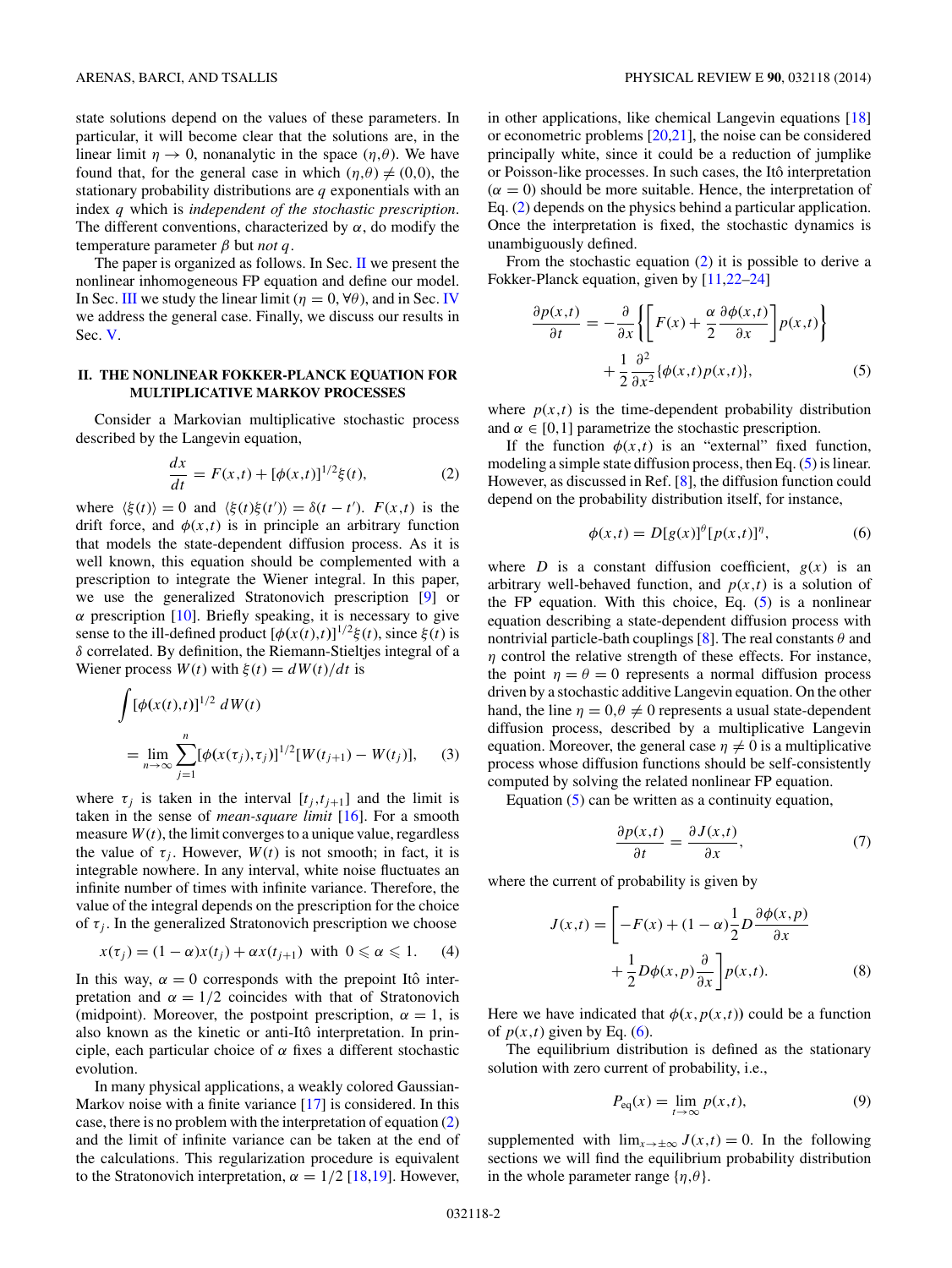## **III.** THE LINEAR CASE,  $\eta = 0$

<span id="page-2-0"></span>Let us begin by analyzing stationary states of the simpler case  $n = 0$ . For this case,

$$
\phi(x) = D[g(x)]^{\theta},\tag{10}
$$

and the Fokker-Planck equation [\(5\)](#page-1-0) is linear. The stationary states have been studied in Refs. [\[11,23,24\]](#page-4-0) for different particular cases. In this section we summarize the main results and procedures in order to present them in a unified scheme and to compare them with the nonlinear case.

The equilibrium solution takes the form [\[11\]](#page-4-0)

$$
P_{\rm eq}(x) = N \ e^{-U_{\rm eq}(x)},\tag{11}
$$

where *N* is a normalization constant and the effective potential is given by

$$
U_{\text{eq}}(x) = -2 \int^x \frac{F(\bar{x})}{D[g(\bar{x})]^\theta} d\bar{x} + (1 - \alpha)\theta \ln g(x). \tag{12}
$$

Thus, as already mentioned, the equilibrium distribution depends on the particular stochastic prescription used to define the Langevin equation. For general functions  $F(x)$  and  $g(x)$ , the probability density distribution is given by Eqs.  $(11)$  and (12). The only constraint is a condition of integrability in order to compute the normalization factor *N*. To go further, we need to impose constitutive relations between drift and dissipation. For instance, suppose that the system is submitted to a conservative force, with energy potential  $V(x)$ . For  $\theta = 0$ , the resulting process is additive and

$$
U_{\text{eq}}(x) = \left(\frac{2}{D}\right) V(x),\tag{13}
$$

up to an unimportant constant term that is absorbed in the normalization. Then the Einstein relation imposes for the inverse temperature  $\beta = 2/D$ , leading to the Boltzmann distribution. On the other hand, we could impose, for  $\theta \neq 0$ , a local generalization of the Einstein relation,

$$
F(x) = -\left(\frac{\beta}{2D[g(x)]^{\theta}}\right)V'(x),\tag{14}
$$

where  $V'$  indicates a differentiation with respect to  $x$ , ending with the solution  $[11,22]$ 

$$
U_{\text{eq}}(x) = \beta V(x) + (1 - \alpha)\theta \ln g(x). \tag{15}
$$

We see that for multiplicative noise, the final distribution is generally not of the Boltzmann type, even for the usual prescriptions of Itô ( $\alpha = 0$ ) or Stratonovich ( $\alpha = 1/2$ ). The exception is the anti-Itô interpretation ( $\alpha = 1$ ), which, together with the local Einstein relation, leads to the usual thermodynamical equilibrium distribution. For this reason, this convention is also called the kinetic prescription. An interesting particular case is to consider a "free" particle in an inhomogeneous dissipative medium, where  $V = 0$ , and the probability distribution is a power law of the form

$$
P_{\text{eq}} = N \frac{1}{[g(x)]^{\theta(1-\alpha)}},\tag{16}
$$

assuming it is normalizable.

Moreover, we could impose constitutive relations different from the local Einstein relation, such as the one used in

Ref. [\[23\]](#page-4-0). We can choose, for instance,  $F(x) = -V'(x)$ ,  $Dg(x) = A + BV(x)$ , and  $\theta = 1$ ; for simplicity we shall assume  $A > 0$  and  $B > 0$ . Substituting these expressions in Eq.  $(12)$  we immediately find a *q*-exponential form [Eq.  $(1)$ ] with

$$
q = \frac{2(B+1) - \alpha B}{B+2 - \alpha B}
$$
 and  $\beta = \frac{B(1-\alpha)+2}{A}$ . (17)

Therefore, we have shown that using the general solution Eqs. (11) and (12), in the linear case  $\eta = 0$ , we can find different types of equilibrium distributions, such as the Boltzmann or the *q*-exponential distribution, depending on the constitutive relation imposed between drift and dissipation and on the particular stochastic prescription used to derived the FP equation. Let us also notice that whenever *A* and *B* have the same sign, the inverse temperature  $\beta$  is positive, as normally expected; if both are positive (negative), then  $q > 1$  ( $q < 1$ ), which corresponds to long-tailed distributions (compact support distributions).

## **IV.** THE NONLINEAR CASE,  $\eta \neq 0$

The solution of the nonlinear and inhomogeneous FP equation [\(5\)](#page-1-0) with [\(6\)](#page-1-0) for general values of  $g(x)$  and  $F(x)$ is quite involved. We will look for solutions imposing the constitutive relations [\[12\]](#page-4-0)

$$
F(x) = -V'(x)
$$
 and  $g(x) = A + BV(x)$ , (18)

where, as already mentioned, *A*, *B* are real positive constants.

Looking for stationary solutions  $\partial p(x,t)/\partial t = 0$  and assuming appropriate boundary conditions which guarantee a null net flux, we have

$$
\frac{\partial F(x)p(x,\infty)}{\partial x}
$$
\n
$$
= \frac{D}{2} \frac{\partial}{\partial x} \left[ (1-\alpha) \frac{\partial \phi(x,p)}{\partial x} + \phi(x,p) \frac{\partial}{\partial x} \right] p(x,\infty).
$$
 (19)

The choices made in Eq.  $(18)$  allow us to write the differential equation  $(19)$  in terms of the variable *V*, obtaining

$$
(1 - \alpha) \frac{\partial [g(V)^{\theta} p(V)^{\eta}]}{\partial V} p(V) + g(V)^{\theta} p(V)^{\eta} \frac{\partial p(V)}{\partial V}
$$
  
= 
$$
-\frac{2p(V)}{D},
$$
 (20)

where  $p(V) \equiv p(V(x), \infty)$ . This equation can be rewritten in the form of a *Bernoulli equation* [\[25\]](#page-4-0) (see also [\[26\]](#page-4-0)),

$$
\frac{dp(V)}{dV} + \frac{(1-\alpha)\theta Bg(V)^{-1}}{[(1-\alpha)\eta + 1]}p(V)
$$

$$
= -\frac{2g(V)^{-\theta}}{D[(1-\alpha)\eta + 1]}[p(V)]^{1-\eta}, \qquad (21)
$$

a class of nonlinear differential equations that can be linearized by a suitable change of variables.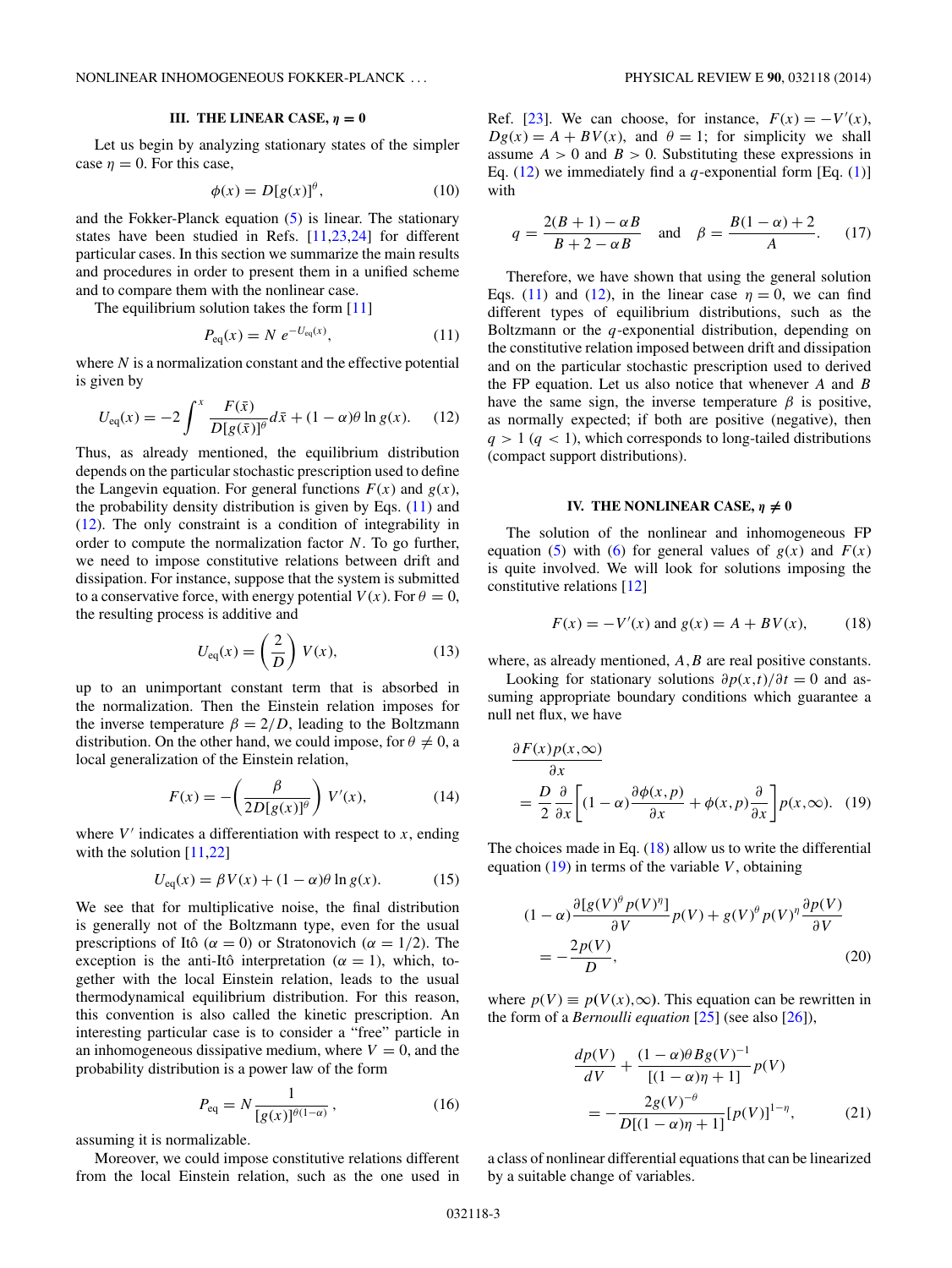<span id="page-3-0"></span>For  $\eta = 0$ , we recover the linear equation we have treated in the last section. For  $\eta \neq 0$  we can perform the nonlinear change of variables,

$$
Z(V) = C_N p(V)^{\eta} , \qquad (22)
$$

where  $C_N$  is a normalization constant. With this, Eq.  $(21)$ becomes a first-order linear ordinary differential equation,

$$
\frac{dZ}{dV} + \frac{(1-\alpha)\eta\theta Bg(V)^{-1}}{[(1-\alpha)\eta+1]}Z = -\frac{2g(V)^{-\theta}C_N\eta}{D[(1-\alpha)\eta+1]},\quad(23)
$$

with the general solution

$$
Z = (A + BV)^{-\frac{(1-\alpha)\eta\theta}{(1-\alpha)\eta+1}} \left\{ C_I - \frac{2C_N\eta}{BD[(1-\alpha)\eta+1-\theta]} \times \left[ (A + BV)^{\frac{(1-\alpha)\eta+1-\theta}{(1-\alpha)\eta+1}} - A^{\frac{(1-\alpha)\eta+1-\theta}{(1-\alpha)\eta+1}} \right] \right\},
$$
(24)

where  $C_I$  is an integration constant which depends on the "initial" condition. Thus, Eqs. (22) and (24) provide a family of explicit solutions of the nonlinear FP equation in terms of two constants,  $C_N$  and  $C_I$ , which should be adjusted by means of an initial condition and the probability distribution normalization.

 $A. \theta = 0$ 

In the particular case  $\theta = 0$ , the inhomogeneity of the dissipation function  $\phi(x)$  comes only from the probability density. The stationary solution can be read from Eq. (24),

$$
Z = C_N p(V)^{\eta} = C_I \bigg( 1 - \frac{2C_N \eta}{DC_I [1 + \eta - \alpha \eta]} V \bigg), \quad (25)
$$

which can be rewritten in terms of a  $q$ -exponential [Eq. [\(1\)](#page-0-0)] with  $N_q = (C_I/C_N)^{1/\eta}$ ,

$$
q = 1 - \eta
$$
 and  $N_q^{1-q} \beta = \frac{2}{D(1 + \eta - \alpha \eta)}$ . (26)

Interestingly enough, the index *q* is *α* independent. We will show that this is a general feature of nonlinearity  $(\eta \neq 0)$ . In contrast, the inverse temperature  $\beta$  depends on the prescription that has been used. In particular, Eq. (26), in the Itô prescription, i.e.,  $\alpha = 0$ , coincides with the result for the homogeneous nonlinear model obtained in Refs. [\[1\]](#page-4-0) and [\[2\]](#page-4-0).

# **B.**  $\theta \neq 0$

For the inhomogeneous and nonlinear case, i.e.  $\theta \neq 0$ , we notice that a sensible simplification occurs for a specific choice of constants. More precisely, we shall assume

$$
\frac{C_I}{C_N} = -\frac{2\eta A^{\frac{(1-\alpha)\eta + 1-\theta}{(1-\alpha)\eta + 1}}}{BD[(1-\alpha)\eta + 1-\theta]}.
$$
 (27)

Consequently, using Eq.  $(24)$ , we obtain

$$
Z = -\frac{2C_N \eta}{BD[(1-\alpha)\eta + 1 - \theta]} (A + BV)^{1-\theta}.
$$
 (28)

Hence, from Eq. (22),

$$
p(V) = \left\{ -\frac{2\eta}{BD[(1-\alpha)\eta + 1-\theta]} \right\}^{\frac{1}{\eta}} (A + BV)^{\frac{1-\theta}{\eta}}.
$$
 (29)

This expression can be written in the form of a *q*-exponential  $[Eq. (1)]$  $[Eq. (1)]$  $[Eq. (1)]$  with

$$
q = 1 - \frac{\eta}{1 - \theta},\tag{30}
$$

and the parameter *β*

$$
\beta = -\frac{B}{A} \frac{1 - \theta}{\eta} \tag{31}
$$

$$
= \frac{C_N}{C_I} \frac{2(1-\theta)}{D[(1-\alpha)\eta + 1 - \theta]} A^{-\theta/(1-\alpha)\eta + 1}.
$$
 (32)

We see that the *q*-exponential distribution is a solution of the nonlinear and inhomogeneous FP equation *for any value of the stochastic prescription α*. Moreover, the value of *q* itself is *universal* in the sense that it does not depend on the prescription *α*, as can be seen in Eq. (30). The index *q* depends only on the parameters  $\eta$  and  $\theta$ , which measure the relative importance of nonlinearity and inhomogeneity. Of course, this value of  $q$  coincides with the one computed in Ref.  $[12]$  using the Itô prescription. Different stochastic prescriptions affect only the temperature parameter  $\beta$ .

From Eq. (30), it could be wrongly concluded that in the linear limit  $\eta \to 0$ , the probability distribution is of the Boltzmann type, since  $q \to 1$ . However, as we showed in the previous section, in the linear case, we find power-law solutions with nonuniversal  $q$  ( $\alpha$  dependent). In other words, the solutions are *not* analytic in the linear limit  $\eta \to 0$ . In variance with this fact, the limit  $\theta \to 0$  is perfectly well defined, as can be seen from Eqs.  $(30)$  and  $(26)$ .

#### **V. CONCLUSIONS**

We have presented an inhomogeneous and nonlinear Fokker-Planck equation describing a generalized Markov stochastic process in the "generalized Stratonovich prescription." This prescription is parametrized by a real parameter,  $0 \le \alpha \le 1$ , and contains the usual Stratonovich ( $\alpha = 1/2$ ), Itô  $(\alpha = 0)$ , and kinetic  $(\alpha = 1)$  prescriptions as particular cases. We have also parametrized nonlinearity and inhomogeneity by means of two parameters, *η* and *θ*, in such a way that the point  $\eta = \theta = 0$  represents a normal diffusion process. In this way, we have unified and generalized several results already obtained in the literature [\[1,2,11,12,23,24\]](#page-4-0).

We have solved the stationary FP equation for all values of the parameters  $\eta, \theta, \alpha$ . For the linear case,  $\eta = 0$ , we have found a general solution depending on the drift, dissipation, and the prescription *α*. The Boltzmann distribution is obtained when a generalization of the Einstein relation and the kinetic prescription,  $\alpha = 1$ , are imposed. In all other cases, the solution is more involved.

There exists a link between the stationary solutions of the linear or nonlinear FP equation and the distribution obtained by extremizing a particular entropy under simple specific constraints. Indeed, the connection between the linear FP equation and Boltzmann-Gibbs entropy has long been well